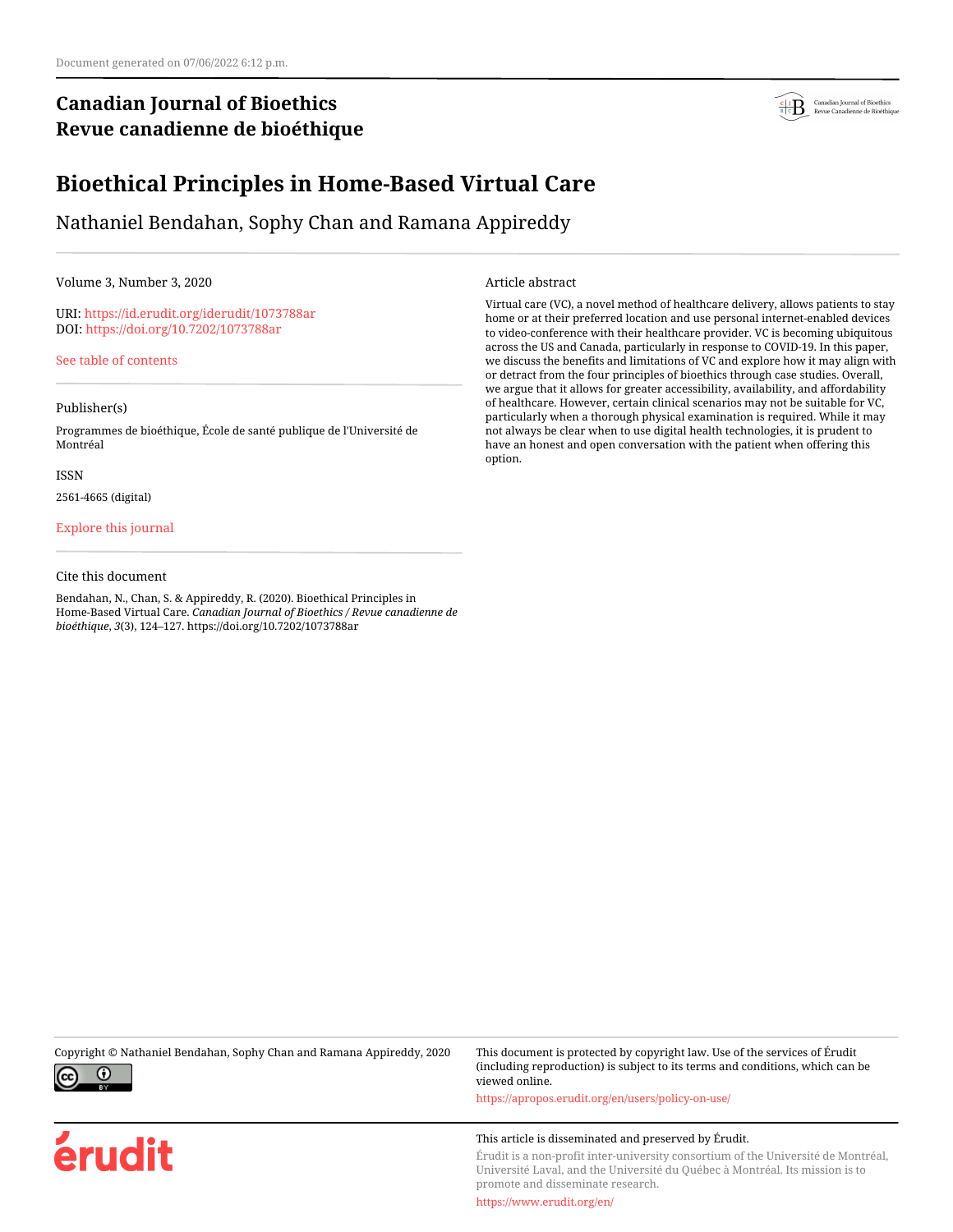

**COMMENTAIRE CRITIQUE / CRITICAL COMMENTARY** (ÉVALUÉ PAR LES PAIRS / PEER-REVIEWED)

# **Bioethical Principles in Home-Based Virtual Care**

Nathaniel Bendahan<sup>a</sup>, Sophy Chan<sup>a</sup>, Ramana Appireddy<sup>a</sup>

Les soins virtuels, une méthode émergente d'offre de soins de santé, permet aux patients de rester dans le confort de leur maison pour une visite avec leur médecin. Les patients peuvent ainsi rencontrer leur médecin en visioconférence, à travers leur propre téléphone intelligent, appareil portable ou tablette. Les and Canada, particularly in response to COVID-19. In this paper, soins virtuels sont devenus omniprésents aux États-Unis et au Canada, en particulier en réponse à la COVID-19. Dans ce commentaire, nous discutons des avantages et des limites des soins virtuels et explorons comment ceux-ci peuvent s'aligner accessibility, availability, and affordability of healthcare. avec ou enfreindre certains principes de bioéthique à travers However, certain clinical scenarios may not be suitable for VC, des études de cas. Ainsi, nous soutenons que les soins virtuels permettent une plus grande accessibilité et disponibilité des soins de santé. Cependant, certains scénarios cliniques technologies, it is prudent to have an honest and open peuvent ne pas convenir aux soins virtuels, en particulier conversation with the patient when offering this option. lorsqu'un examen physique approfondi est nécessaire. Bien qu'il ne soit pas toujours clair quand utiliser les technologies virtuelles en santé, il est prudent d'avoir une conversation honnête et ouverte avec le patient lorsque l'on offre cette option.

### **Résumé Abstract**

Virtual care (VC), a novel method of healthcare delivery, allows patients to stay home or at their preferred location and use personal internet-enabled devices to video-conference with their healthcare provider. VC is becoming ubiquitous across the US we discuss the benefits and limitations of VC and explore how it may align with or detract from the four principles of bioethics through case studies. Overall, we argue that it allows for greater particularly when a thorough physical examination is required. While it may not always be clear when to use digital health

**Mots-clés Keywords** soins virtuels, télémédecine, bioéthique, éthique, covid-19, santé numérique

virtual care, telemedicine, bioethics, ethics, covid-19, digital health

#### **Affiliations**

a Department of Medicine, Division of Neurology, Kingston Health Sciences Centre, Kingston, Canada **Correspondance / Correspondence:** Ramana Appireddy[, mrra@queensu.ca](mailto:mrra@queensu.ca)

# **INTRODUCTION**

Virtual care (VC) broadly describes any form of healthcare occurring remotely between patients and members of their circle of care to facilitate or maximize the quality and effectiveness of patient care (1). VC has expanded to include telephone, secure messaging, secure email, and secure audio-video conferencing. Through these modalities, patients can conduct virtual visits at home and use personal internet-enabled devices like smartphones and tablets to video conference with their health care provider. This is distinct from "traditional" telemedicine which is usually performed between two remote hospitals with dedicated videoconferencing equipment and personnel to assist with the visit (2,3). As personal video conferencing is becoming ubiquitous across the US and Canada, particularly in response to COVID-19, providers, regulatory bodies, insurers, policymakers and governments are beginning to realize the value of virtual care in achieving the goals of the Institute of Healthcare Improvement (IHI) Triple Aim: improving the patient experience of care; improving the health of populations, and reducing the per capita cost of health care (4-8).

While digital technology offers expanded access to healthcare, particularly for those living in rural areas or with disability, several limitations remain. Although the ethical implications of "traditional" telemedicine have been explored (9,10), discussions are missing around the bioethics of VC and how its implications should crucially inform policy and practice moving forward. The purpose of this paper is to explore the benefits for both patients and physicians, as well as some of the ethical implications and concerns raised by the use of these technologies. As a specialist physician and researcher of VC, a medical resident, and a health promotion scholar, we bring our clinical insights into a broader discussion about bioethical conduct around innovative ways to carry out healthcare. We conclude with a call for more research and sensitivity to be paid to this area.

# **PRINCIPLES OF BIOETHICS IN VIRTUAL CARE**

Bioethics is a multidisciplinary field that examines the multi-faceted implications and consequences of biology and medicine, ensuring that medical practices and procedures benefit society as a whole. The four commonly accepted principles of health care ethics include the principles of respect for justice, autonomy, non-maleficence and beneficence, and justice (11). In what follows, we discuss the benefits and limitations of VC and explore how it may align with or detract from the principles of bioethics through three case studies.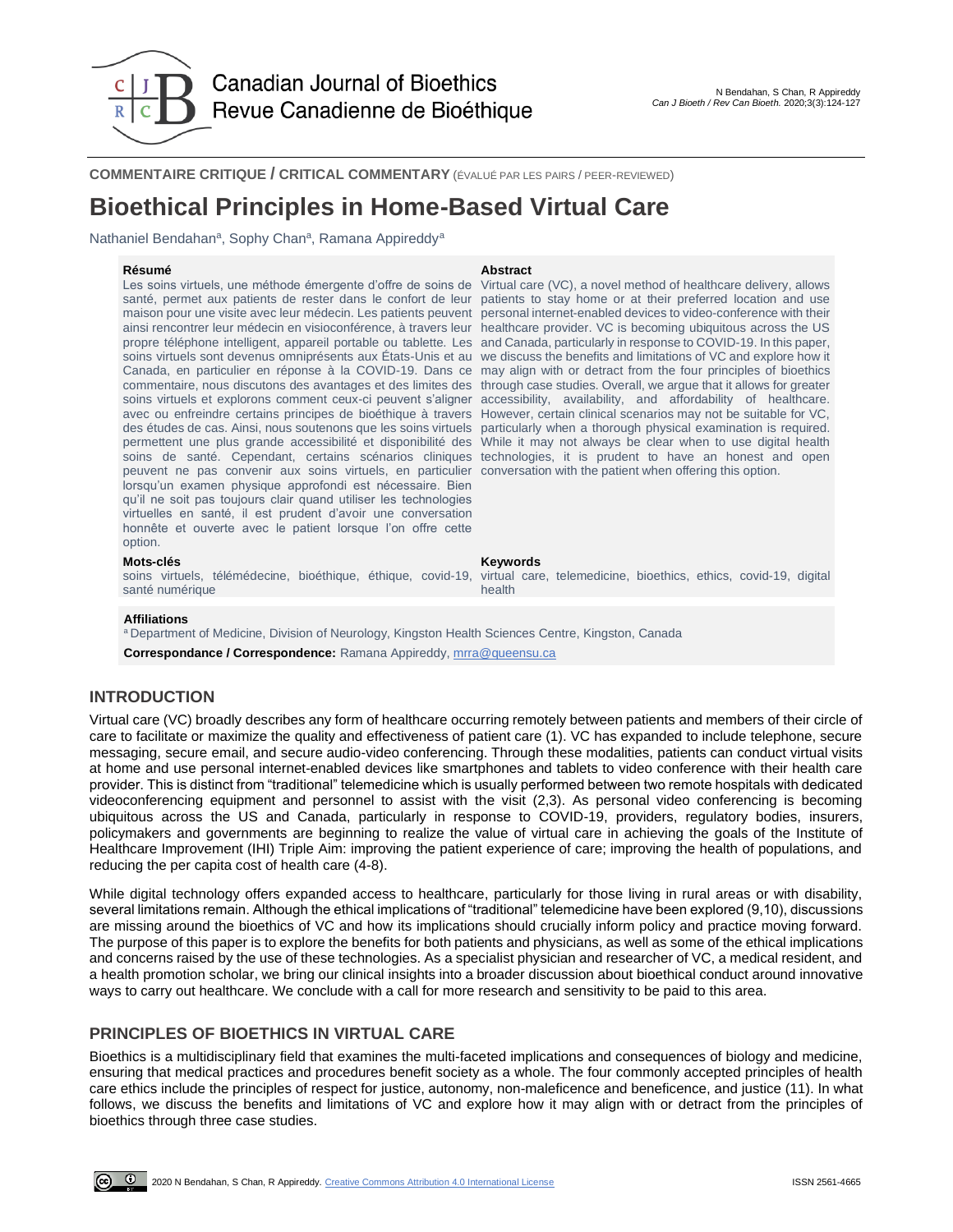# **Justice**

Justice refers to an equal and fair distribution of society's benefits and burdens. This is the principle most often referred to in the rationing of healthcare resources. VC fulfills the principle of justice as it increases the potential reach of medical care beyond traditional modalities. Many patients, particularly those with disabilities, chronic and complex diseases, and the ageing, are unable to leave their homes without great effort. VC has the potential to improve these patients' interactions with the healthcare system. For instance, virtual visits will likely prove more convenient for patients with reduced mobility or those whose driver's licenses have been revoked, which is commonly seen in patients with medical conditions like epilepsy, cardiac conditions, vision impairment and stroke. Similarly, VC has the potential to make general and specialty medicine more accessible to patients living in rural areas, allowing patients all over the country to access services that were previously unavailable.

# **Case Illustration 1**

Patient A is an 81-year-old woman who recently suffered a minor stroke and now requires a walker to ambulate. She lives alone in her house in a rural community, a 2-hour drive from the regional stroke clinic. She has to attend the stroke clinic for a follow-up visit to review her test results – echocardiogram and heart monitor. As she does not drive, she had to request her son to drive her to the follow-up.

This scenario highlights some of the challenges many patients face in visitng their physicians. Virtual care offers a patientcentred solution to these challenges.

However, we must consider that access to VC is not universal. Patients with cognitive impairment may require additional assistance in setting up physician consultations, while patients with limited dexterity may find physically operating these devices challenging. In our research, we have found that around 30% of our elderly patients that have conducted VC visits did not have an Internet-enabled device or required a caregiver to set up the program for them (12). Patients of a lower socioeconomic status or from developing nations may not have access to Internet-enabled devices. Patients living in rural or remote areas may also struggle to connect virtually as Internet access may be less reliable.

To ensure that the principle of justice is met in both clinical and systematic contexts, healthcare providers should be sensitive to the social contexts in which their patients are embedded. Adherence to the principle of justice should also inform more significant structural changes in healthcare to equalize the reach and accessibility of VC to the entire population regardless of location, socioeconomic status, and ability.

# **Autonomy**

Autonomy is defined as freedom from the controlling influence of others and having an adequate understanding of a chosen action. VC modalities increase the capacity of patients be autonomous as they have multiple modalities of care through which they can choose to receive medical advice. For instance, patients have a variety of care options (e.g., in-person visit, phone call, texting, video conferencing) from which they can choose. Patients with dexterity issues may find a phone call preferrable to texting due to the dexterous nature involved with typing. Other patients may choose an in-person visit over a video chat if they feel their medical issue merits a physician's touch. Thus, in addition to in-person care, VC increases opportunities for patients to participate in autonomous decision-making around their care.

However, patient autonomy can also be mis-identified or wrongfully attributed. VC is a relatively new modality of healthcare with few best practice guidelines, and thus physicians may not always present this information clearly or in full. Physicians may simply not be aware of the limitations of VC. Further, a focus on decision making can be problematic, particularly as it can obscure other factors that infringe upon a patient's autonomy, such as traditional practices, assumptions of competence, and power relations between physician and patient (13). Given many patients' unfamiliarity with this technology, they may be susceptible to making uninformed choices about the use of VC. In our ongoing research with senior stroke patients, we found that some of the patients had difficulty using the technology and were entirely reliant on the assistance of their caregivers. Such challenges could reduce the ability of patients to use VC autonomously or to make autonomous decisions.

In order to ensure the patient can make an autonomous decision to use VC, healthcare providers must present a full picture of the technology, the ideal clinical problem for a visit, and limitations of a virtual visit for delivering optimal care for their medical condition(s). More time should be spent explaining the limitations and broader implications of participating in VC. Enriched relationships and a strong understanding between physicians and patients could serve to increase patient autonomy as well. These actions will help patients make fully informed decisions and contribute to their overall well-being.

# **Non-Maleficence**

Non-maleficence is captured by the Latin phrase *primum non-nocere,* which means "above all do no harm." The ongoing COVID-19 pandemic has brought to light potential harm with in-person visits: patients and physicians potentially expose themselves to infectious risks with in-person interaction. For this reason, videoconferencing has been valuable for screening patients during the pandemic, notably those with respiratory symptoms and other presenting symptoms of COVID-19 (14). Patients may then be triaged appropriately, i.e., to testing centre, the emergency department or self-isolation at home. VC has also increased ambulatory care capacity during the pandemic. Furthermore, there is fear that staffing will be greatly reduced during the pandemic. With VC, however, physicians who are feeling well may continue to provide care, even while being under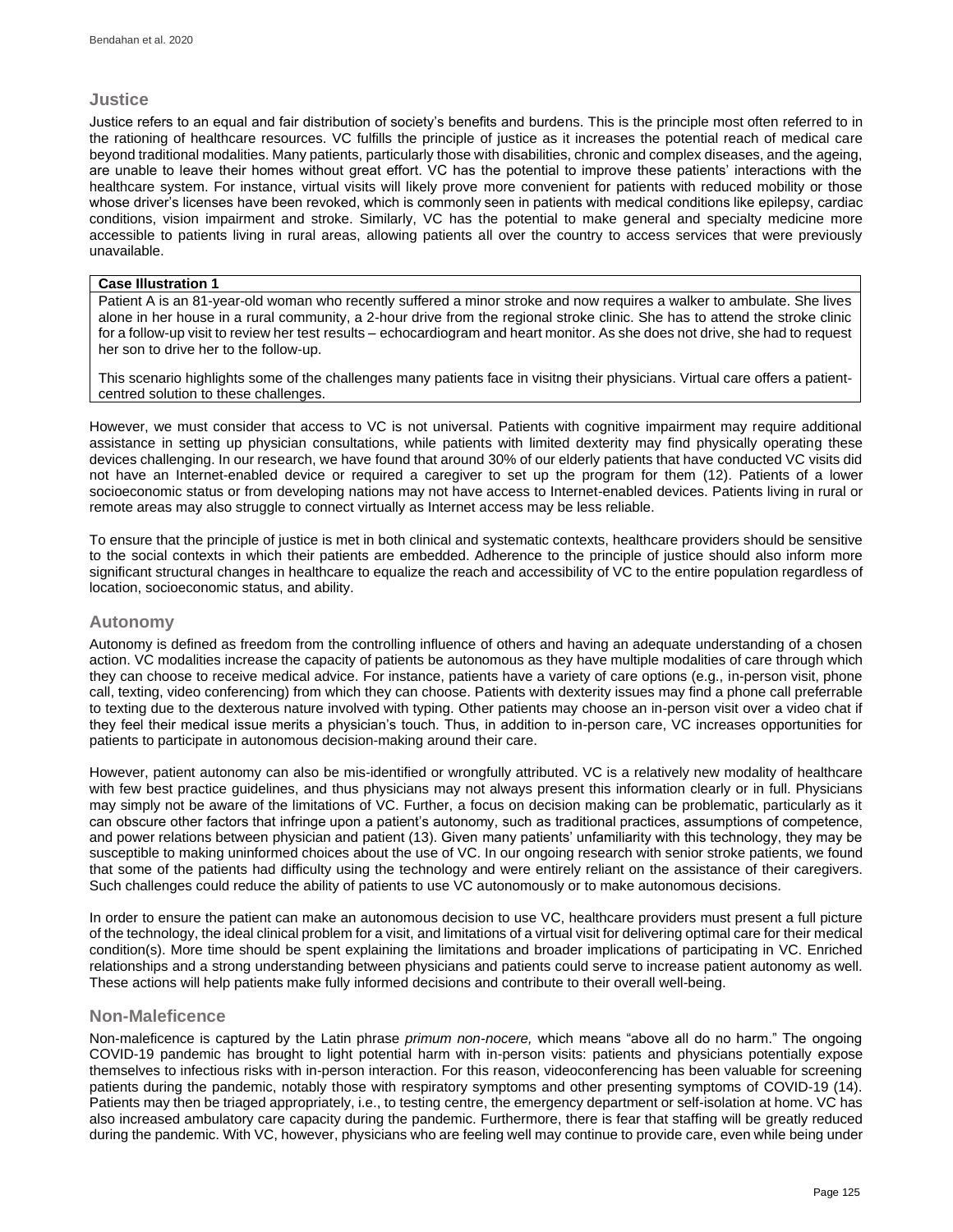quarantine. Patients are being told avoid leaving the house and going to urgent care unless absolutely necessary. This may have unintended consequences on patients with medical conditions other than COVID-19 who are underserved during this time of crisis. Fortunately, clinics are being rapidly transitioned to VC to limit the spread of the virus and provide a safer alternative for patients to receive ongoing care. This transformative change will likely have long-lasting effects – beyond the current pandemic – on the way we offer medical care to patients with a compromised immune system or with those with communicable diseases such as influenza.

While the applications of telemedicine are continually expanding, specific clinical scenarios remain best addressed through face-to-face encounters. There is potential that healthcare providers may offer an inferior service through virtual visits. While new research suggests some tests can be adequately performed through videoconferencing – such as general observation, gait examination, cranial nerve testing, and coordination testing (15) – home-based telemedicine is not appropriate when the physical examination is necessary for decision-making and cannot easily be replaced by ancillary testing. In order to adhere to the principle of non-maleficence, it is essential for physicians to carefully select the medical issues they address virtually and those that necessitate a thorough in-person assessment to avoid causing harm to patients.

## **Case Illustration 2**

Patient B is a 74-year-old man who has had Parkinson's disease for more than 15 years. His mobility is declining, and he now requires a 4-wheel walker. His physician titrates his medication every four months based on physical examination findings, including rigidity testing and gait examination.

Unfortunately, virtual care is not ideal when a complex physical examination is required for diagnosis or management purposes.

Concerns over patient expectations of care or establishing a strong patient-physician relationship may also be exacerbated through VC. Teleconferencing may feel impersonal compared to in-person visits. It may be especially difficult or even unsuitable for physicians to break bad news virtually and have an appropriate empathic response. Lastly, sharing information online brings additional privacy concerns. If physicians opt to provide care virtually, they must exercise the same discretion that is expected in traditional clinical encounters in order to adhere to the principle of non-maleficence. Digital health technologies must ensure enough security and encryption in order to prevent unauthorized access or security breaches (10). Furthermore, patient information should be strictly limited to benefit patients and, with patient consent, used for research or educational purposes. Information should not be used or shared with third parties for profit.

# **Beneficence**

Beneficence entails efforts to promote well-being or 'doing good.' Virtual visits may offer a superior service to patients as a convenient, cost-effective option, and occasionally provide additional meaningful clinical information. In a recent study, it was estimated that patients saved a median of 137 miles of travelling to access specialty neurology clinics (16). Virtual visits may also lessen the economic burden of attending medical appointments. Particularly in follow-up situations where test results are explained, or medications are adjusted, it is not necessary for patients to be seen in-person.

## **Case Illustration 3**

Patient C is a 33-year-old mother with gestational diabetes. She gave birth a few weeks ago and has to see her doctor regarding her blood-sugar control. She would rather stay home with her newborn than see her doctor for a simple followup visit.

### Virtual care is particularly well suited for going over test results.

VC patients with full-time employment are often grateful they do not need to miss an entire day of work for a follow-up visit of this nature and can see their physicians directly from work. Family and/or friends may participate in the virtual visit remotely, thus playing a more active role in the care of their loved ones. Furthermore, VC allows healthcare providers to obtain contextspecific information unavailable at a clinic. For instance, healthcare providers can observe patients in their own home environment, which may shed light on the patient's living conditions. In this instance, VC echoes the long-standing and humanistic practice of conducting house calls as had been done in the mid-20<sup>th</sup> century. However, as noted, healthcare professionals must exercise cautious judgment before deciding if the patient and their clinical condition are suitable for treatment through a virtual visit.

# **CONCLUSIONS**

Given the widespread availability of the technology and increasing popularity and preference by patients, healthcare professionals, administrators and policymakers, VC is here to stay. We believe the recent rapid adoption of VC will continue to rise even after the pandemic because VC allows for greater accessibility, availability, and affordability of healthcare. Still, all players involved must ensure that this transformative change does not violate bioethical principles, both in a clinical and systemic sense. While it may not always be clear when to use digital health technologies, it is prudent to have an honest and open conversation with the patient to explain the benefits and limitations of VC. Further inquiry and research into a bioethical framework for VC will serve to inform healthcare professionals in providing safe and optimal care using digital health technologies.